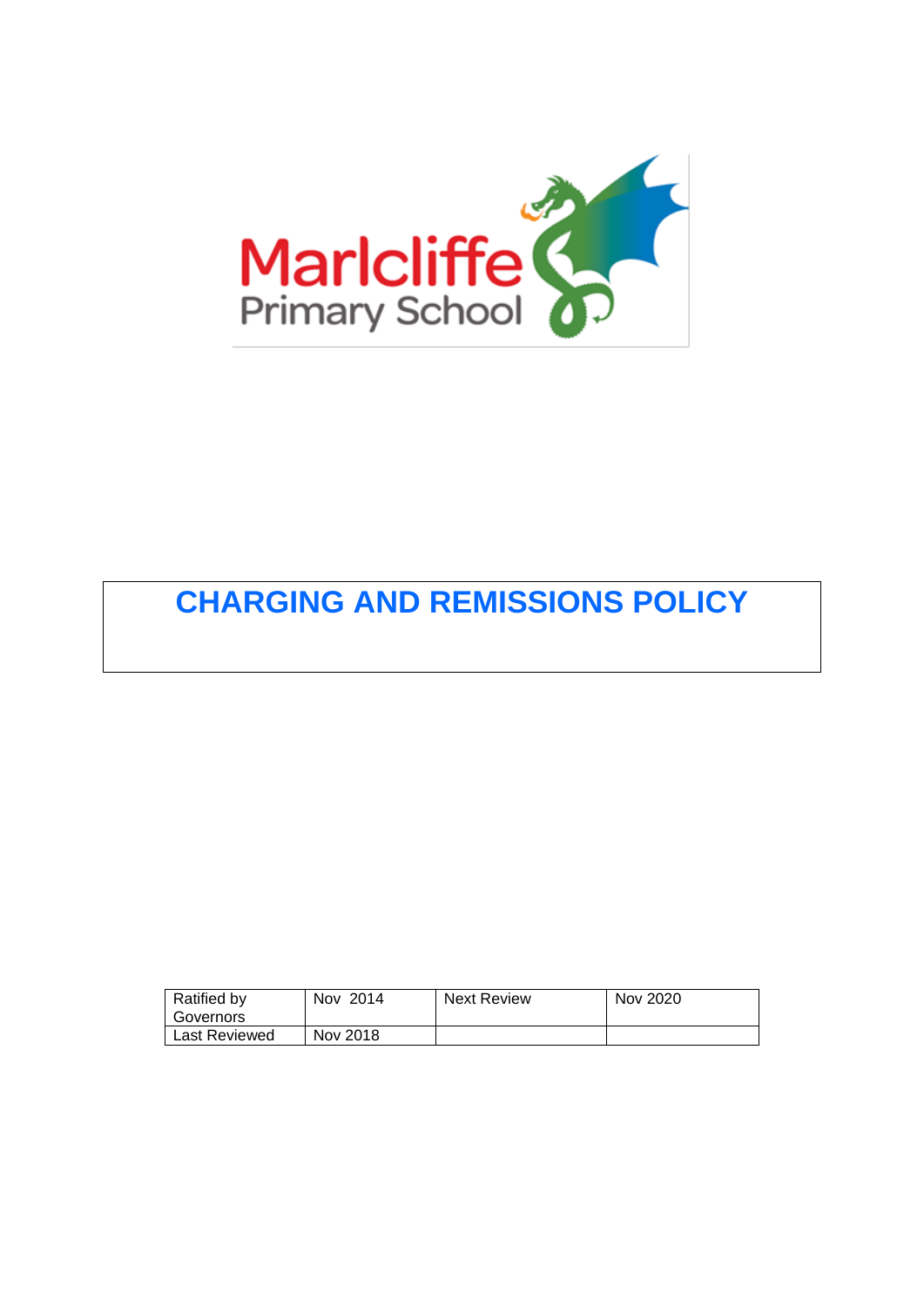### **Introduction**

Educational visits make a valuable contribution to pupils' education and development. It is widely accepted that they; raise achievement by boosting selfesteem and motivation, develop key skills, support the curriculum and learning in a range of subject areas, develop social education and citizenship and promote health and fitness. The governors and staff of Marlcliffe Primary School are committed to providing a wide range of educational opportunities including visits offsite and residential to extend and enrich learning experiences

At Marlcliffe Primary School we do not charge for most of our school-time activities. However, we make appropriate charges or request a voluntary contribution from parents/carers, which, we believe, enables the provision of a wide range of enriching activities. If a particular activity cannot take place without some help from parents/carers, this is explained to parents/carers. Crucially, no pupil will be left out of an activity because their parents/carers are unable to make a contribution.

There is no limit on the level of voluntary contribution, which parents/carers can make to school activities nor is any restriction placed upon the use of such contribution. A request for a voluntary contribution towards the cost of an activity could, for example, include the cost of travel for accompanying adults. Also, parents/carers could be asked for a voluntary contribution towards part of the cost whilst the shortfall could be met from the proceeds of other fundraising. Parents/carers who have contributed voluntarily may be given a refund if their child is unable to take part in the trip through illness.

# **Principles**

- We make no charge for National Curriculum or Statutory Religious Education and related activities in school time.
- We may ask for a voluntary contribution for activities wholly or partly in school time which otherwise would be prohibited by cost like visits to museums, visiting theatre groups etc. etc.
- There is no obligation to contribute.
- No child will be excluded from any such activity on the basis on non-contribution.
- The school will meet half of the cost of visits including residential trips like Robinwood (Y4) and France (Y6) for children who benefit from pupil premium funding.
- We raise income for the school from appropriate groups' use of facilities in line with the LA suggested charges to cover premises and caretaking costs.
- External providers who use our premises for private lessons (music, languages) or after-school clubs are asked to contribute to the school. This takes the form of free sessions for vulnerable children selected by school, curriculum sessions in classes so all children benefit, music assemblies/performances or free tuition for an afterschool club.

**Contributions are voluntary. Pupils of parents/carers who are unable to contribute will not be discriminated against. However, where there are not enough voluntary contributions to make the activity possible, and there is no way to make up the shortfall, then the activity will be cancelled.**